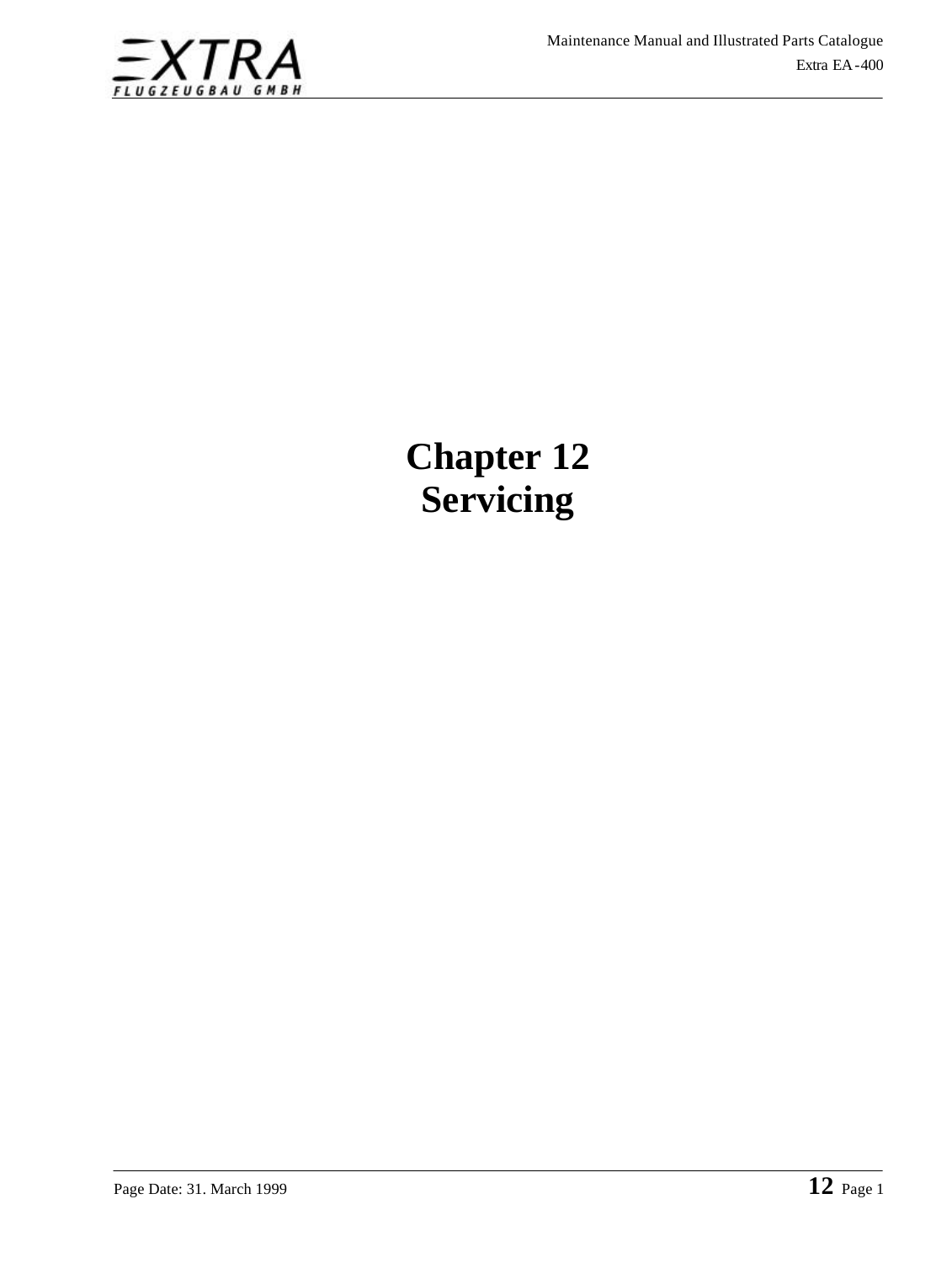

## **Table of Contents**

| 12-00-00       |  |  |  |
|----------------|--|--|--|
| $12 - 10 - 00$ |  |  |  |
| 12-10-01       |  |  |  |
|                |  |  |  |
|                |  |  |  |
| 12-10-02       |  |  |  |
| 12-10-03       |  |  |  |
| 12-10-04       |  |  |  |
|                |  |  |  |
|                |  |  |  |
|                |  |  |  |
|                |  |  |  |
| 12-10-05       |  |  |  |
| 12-10-06       |  |  |  |
| 12-10-07       |  |  |  |
| 12-10-08       |  |  |  |
|                |  |  |  |
| $12 - 11 - 00$ |  |  |  |
| 12-11-01       |  |  |  |
|                |  |  |  |
| 12-11-02       |  |  |  |
|                |  |  |  |
| $12 - 20 - 00$ |  |  |  |
| 12-20-01       |  |  |  |
| $12 - 20 - 02$ |  |  |  |
| $12 - 20 - 03$ |  |  |  |
| 12-20-04       |  |  |  |
| 12-30-00       |  |  |  |
| 12-30-01       |  |  |  |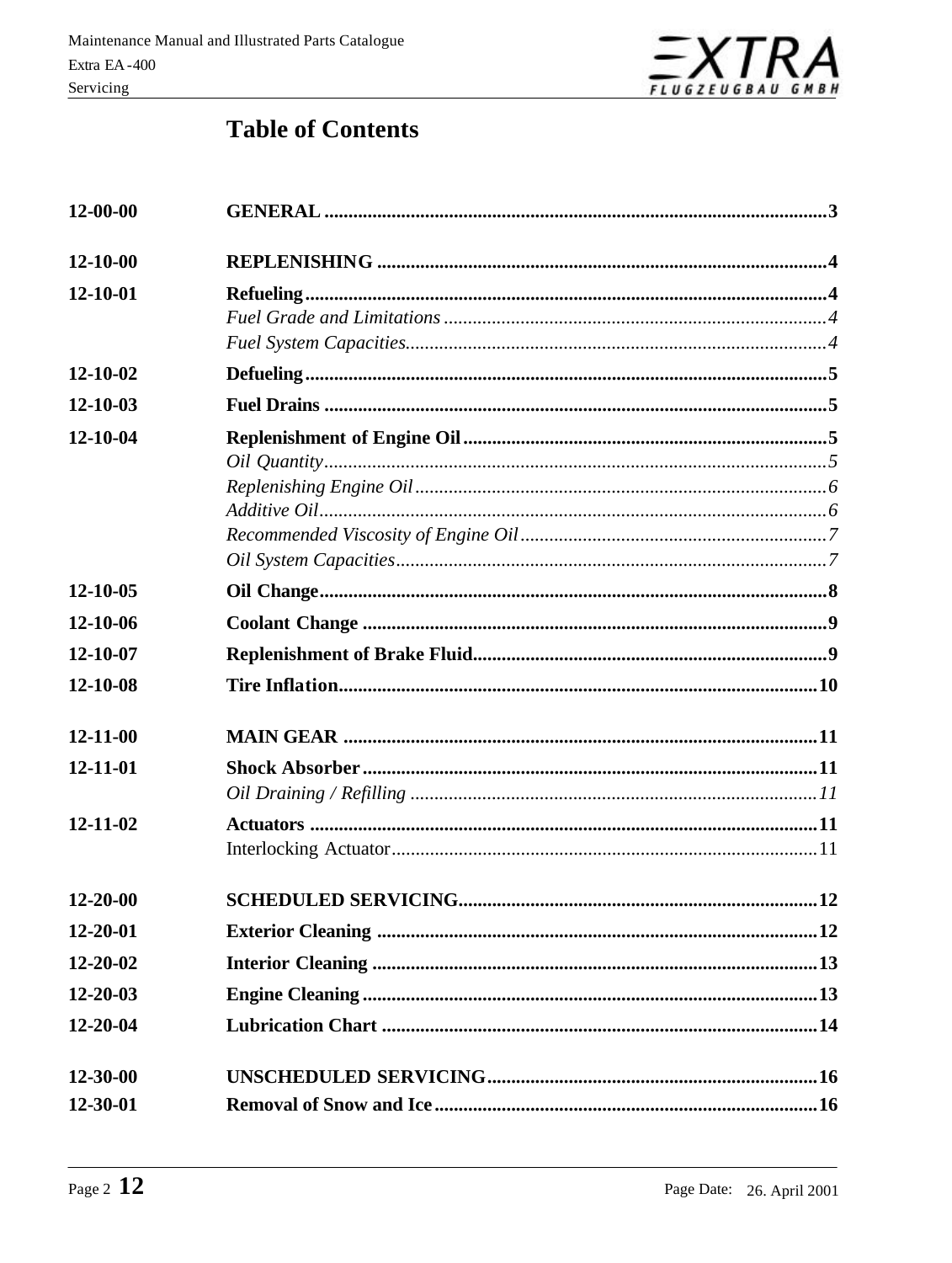

#### **12-00-00 GENERAL**

This chapter describes the procedures and precautions nescessary for proper servicing of the EXTRA 400. The specified intervals (refer to Chapter 5) are considered adequate to meet average requirements under normal operating conditions.

It is advisable, however, to shorten service and maintenance intervals when operating under abnormal conditions, such as extreme temperature ranges, dusty atmospheric conditions, high humidity and moisture, unimproved airport facilities, or unusual operating requirements.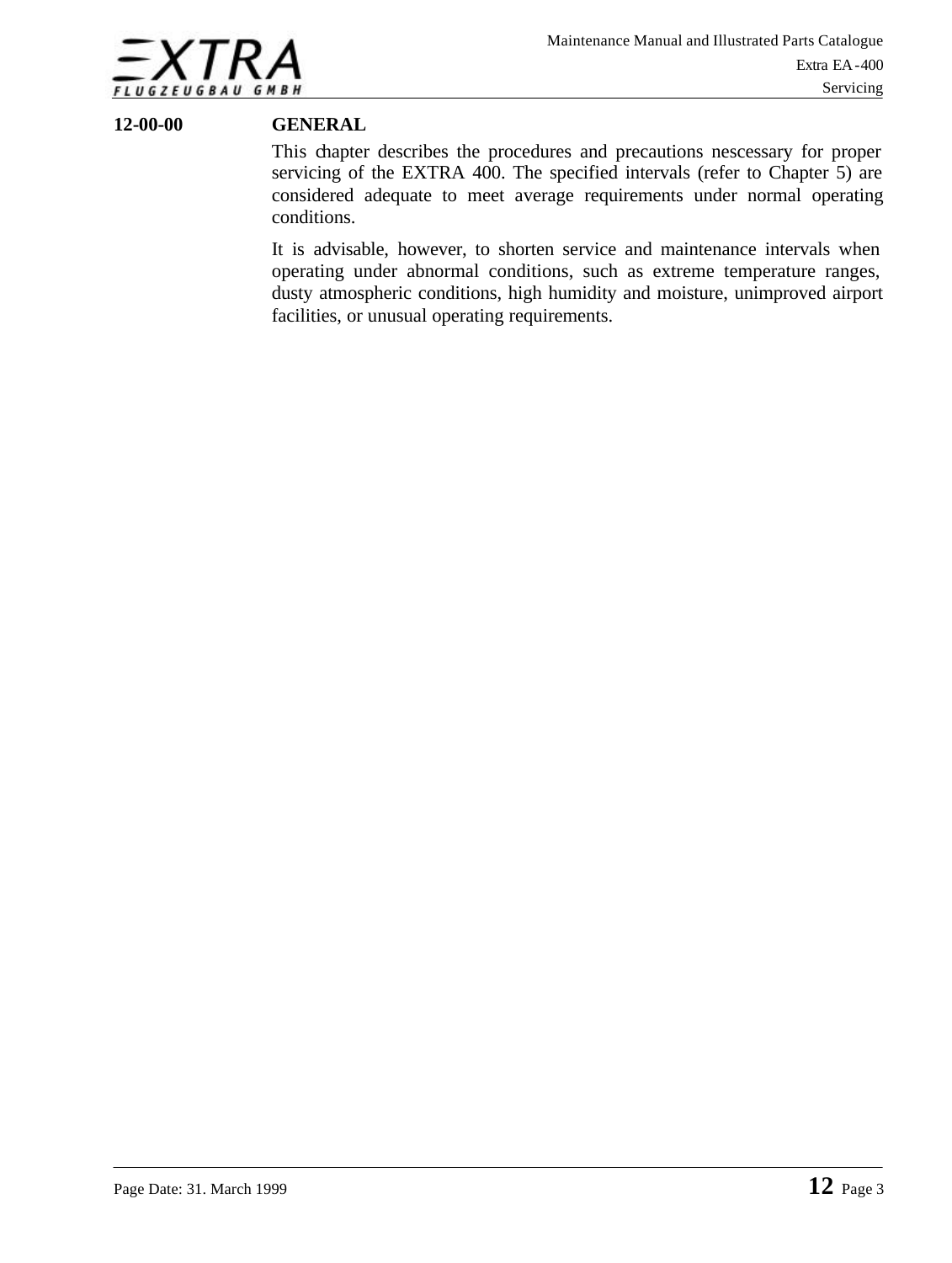

### **12-10-00 REPLENISHING**

The replenishing procedures contained in this section provide the proper methods for replenishing consumed fuel, engine oil and brake fluid. Also included are methods for inflation of tires.

### **12-10-01 Refueling**

Refueling is accomplished by pumping or pouring fuel into the two wing tanks through their respective filler caps. When fueling the aircraft, the following safety precautions must be followed:

**DANGER Never refuel the aircraft with the engine running.**

**Always ensure that the aircraft is grounded before refueling.**

**Ensure that no one is smoking within 100 feet of the aircraft.**

**Ensure that all aircraft electrical systems are deenergized while refueling.**

**Ensure that no aircraft radar or powerful transmitters are operating within 100 feet of the aircraft during fueling.**

**If fuel is spilled, ensure that the area of spillage is thoroughly flushed with water and that all residual fuel and vapor have dissipate or neutralized prior to starting the aircraft engine.**

#### **Fuel Grade and Limitations**

The recommended minimum aviation grade fuel for the TSIOL-550-C engine is AVGAS 100 or 100LL.

### **IMPORTANT Under no circumstances should fuel of lower octane rating or automotive fuel (regardless of octane rating) be used.**

#### **Fuel System Capacities**

The EXTRA 400 fuel system capacities are as follows:

Wing tank  $LH$  234 l (61.6 US Gallons)

Wing tank  $RH$  234 l (61.6 US Gallons)

Total fuel capacity 468 l (123.2 US Gallons)

Usable fuel capacity 721 (19.0 US Gallons)

### **IMPORTANT After refueling, it has to be ensured that both fuel tank caps are securely installed prior to flight.**

Additionally one has to wait at least five minutes for moisture and sediment to settle before draining and checking the fuel drain valves.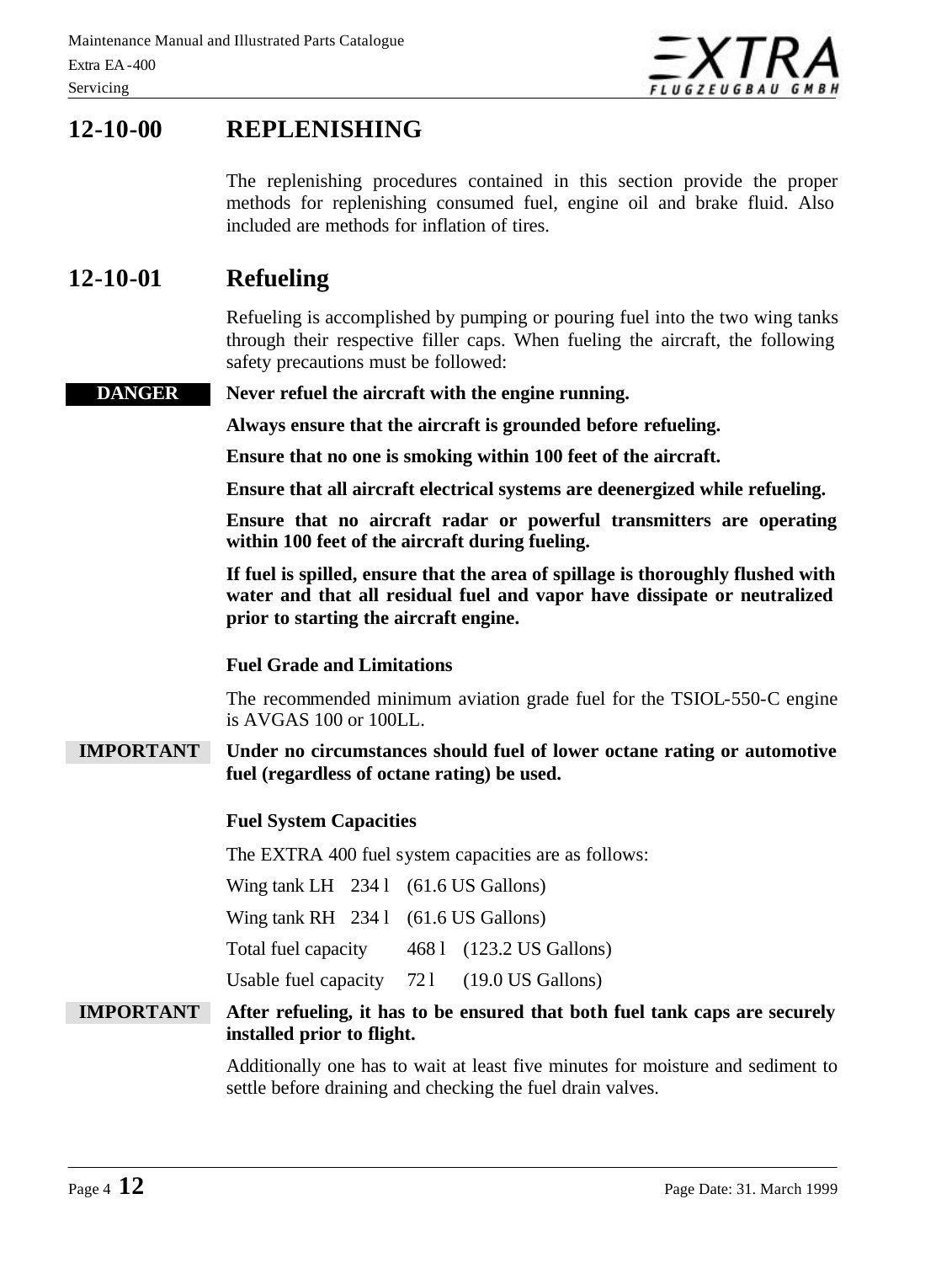

### **12-10-02 Defueling**

#### **DANGER During the aircraft defueling observe the safety precautions specified in Section "12-10-01 Refueling".**

Using appropriate containers, defuel the aircraft by pumping or by siphoning off fuel through the filler ports and by opening the gascolator and wing tank drain valves.

### **12-10-03 Fuel Drains**

The EXTRA 400 has three fuel drain valves to provide for drainage of moisture and sediment. Two fuel drain valves are located near the root rib of each wing tank, the third fuel drain which is interconnected to the fuel gascolator is located at the lowest point between nose wheel well and main gear doors.

#### **DANGER** Do not drain the fuel system when the engine or the exhaust is hot or while **the wind is strong.**

A quantity of fuel must be drained prior to the first flight of the day and at least five min. after refueling to inspect for water and/or contamination. Continue draining until free of water or contamination.

#### **IMPORTANT After draining, you have to be sure that the fuel drain valve is returned to the closed position and the valve is not leaking outside the aircraft.**

### **12-10-04 Replenishment of Engine Oil**

The engine oil replenishment is accomplishment by pouring oil into the oil filler spout. The oil quantity can be conveniently checked by use of the dipstick attached to the oil filler spout cap.

### **Oil Quantity**

The oil quantity is checked as follows:

- 1 Check oil level after engine has been stopped long enough for oil to drain back into sump.
- 2 Open the hatch on the upper part of the cowling.
- 3 Unscrew oil filler cap and dipstick from engine oil filler spout.
- 4 Remove cap and dipstick from engine and wipe oil from dipstick with a clean cloth or paper towel.
- 5 Return dipstick into filler spout and tighten finger tight.
- 6 Unscrew and remove dipstick. Check oil level on dipstick versus the markings stamped on the dipstick.
- 7 If replenishment is required see "Replenishment of Engine Oil" below.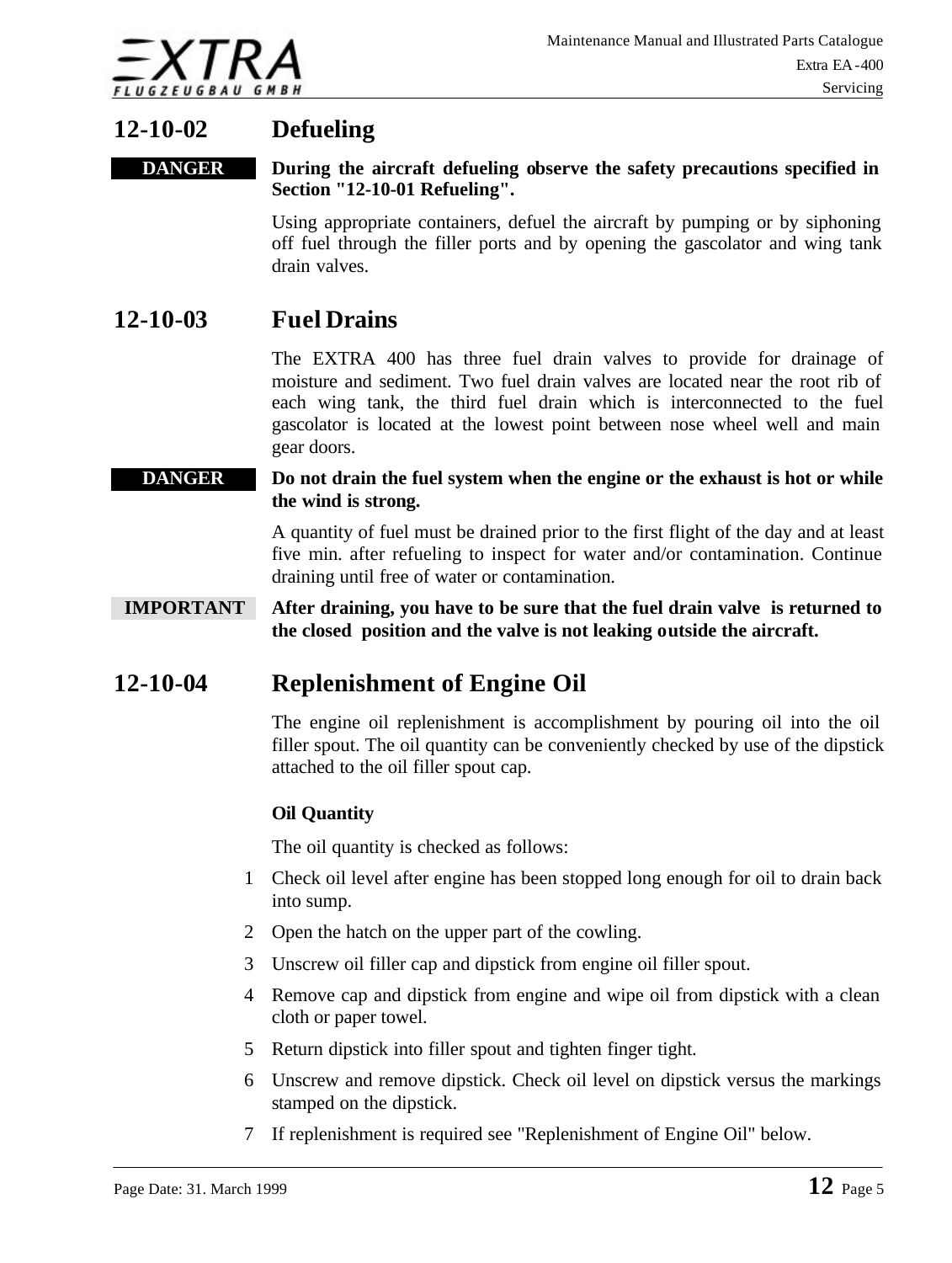

8 Return dipstick into filler spout and tighten cap finger tight.

#### **CAUTION When tightening the filler spout cap ensure that is secure. But do not overtighten, as this may damage the "O" ring seal in the cap.**

9 Close the hatch on the upper part of the cowling.

#### **Replenishing Engine Oil**

Replenish engine oil using oil of the following specification:

#### **Aviation Grade Straight Mineral oil**

MIL-L-6082 or SAE J 1966 Aviation Grade Straight Mineral oil shall be used to replenish oil supply during the first 25 hours of operation and at the first 25 hour oil change. Continue to use this grade of oil the first 50 hours of operation or until oil consumption has stabilized. The aircraft is delivered from EXTRA Flugzeubau with proper break-in oil (MIL-L-6082 Aviation Grade Straight Mineral oil ).

#### **Ashless Dispersant Oil**

MIL-L-22851 or SAE J 1899 Ashless Dispersant Oil shall be used after the first 50 hours of the engine operation.

#### **Additive Oil**

If an engine has been operating on straight mineral oil for several hundred hours, a change to additive oil should be undertaken with caution. If the engine is in an extremely dirty condition, the switch to additive oil should be deferred until after engine has been overhauled.

When changing from straight mineral oil to additive oil take the following precautionary steps:

**IMPORTANT Do not mix additive oil and straight mineral oil. Drain straight mineral oil from engine and fill with additive oil.**

**Do not operate engine longer than five hours before again changing oil.**

**Check oil screen for evidence of sludge.**

Change oil and clean oil screen element every 10 hours if sludge is evident. Resume normal oil drain periods after sludge conditions improve.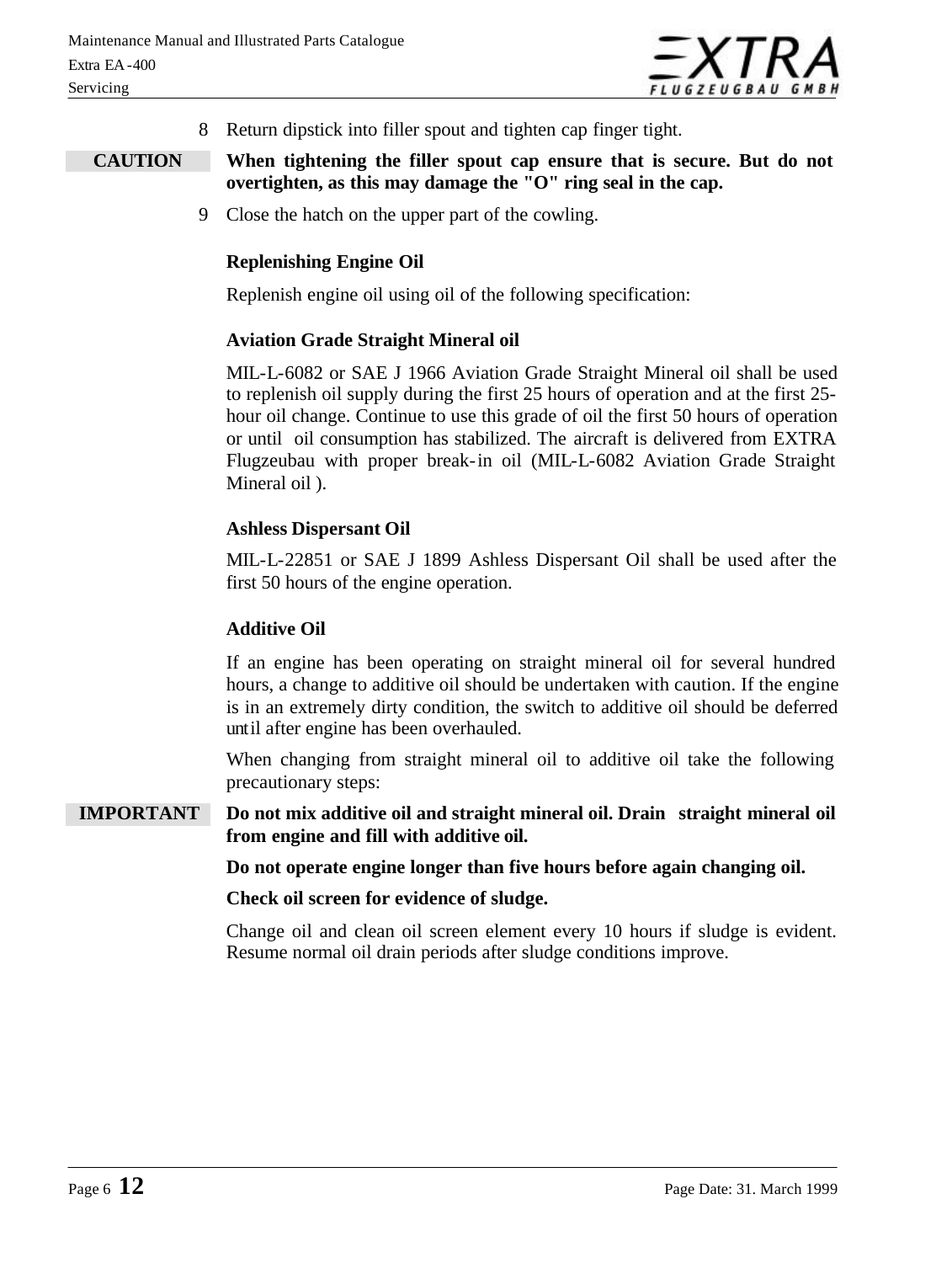

#### **Recommended Viscosity of Engine Oil**

| <b>Average Ambient</b><br><b>Air Temperature</b>                        | <b>MIL-L-6082</b><br><b>SAE J 1966 Spec.</b><br><b>Mineral Grades</b> | <b>MIL-L-22851 or</b><br><b>SAE J 1899 Spec.</b><br><b>Ashless Dispersant</b><br><b>Grades</b> |
|-------------------------------------------------------------------------|-----------------------------------------------------------------------|------------------------------------------------------------------------------------------------|
| All Temperature                                                         |                                                                       | SAE 15 W 50 or<br><b>SAE 20 W 50</b>                                                           |
| Above $27^{\circ}$ C (80 $^{\circ}$ F)                                  | SAE 60                                                                | <b>SAE 60</b>                                                                                  |
| Above $16^{\circ}$ C $(60^{\circ}$ F)                                   | <b>SAE 50</b>                                                         | SAE 40 or SAE 50                                                                               |
| $-1^{\circ}$ C (30 $^{\circ}$ F) to<br>$32^{\circ}$ C (90 $^{\circ}$ F) | <b>SAE 40</b>                                                         | <b>SAE 40</b>                                                                                  |
| $-18^{\circ}$ C (0 $^{\circ}$ F) to<br>$21^{\circ}$ C (70 $^{\circ}$ F) | <b>SAE 30</b>                                                         | SAE 30, SAE 40 or<br>SE 20 W 40                                                                |
| $-18^{\circ}$ C (0 $^{\circ}$ F) to<br>$32^{\circ}$ C (90 $^{\circ}$ F) | <b>SAE 20 W 50</b>                                                    | SAE 20 W 50 or<br>SE 15 W 50                                                                   |
| Below - $12^{\circ}$ C (10 $^{\circ}$ F)                                | <b>SAE 20</b>                                                         | SAE 30 or<br>SAE 20 W 30                                                                       |

#### **NOTE Refer to latest revision of Teledyne Continental Motors Service Instructions for further information.**

Replenish engine oil as follows:

- 1 Open the hatch on the upper part of the cowling and unscrew oil filler cap.
- 2 Using a clean paper towel, wipe any oil foreign material from the edges of the filler spout opening. Also wipe oil from the dipstick.
- 3 Pour oil of proper specification and viscosity into filler spout to achieve desired oil level.
- 4 Replace oil filler spout cap / dipstick and tighten finger tight. Close the hatch on the upper part of the cowling and secure engine cowling.

#### **Oil System Capacities**

|                              | <b>U.S. Quarts</b> | <b>Liters</b> |
|------------------------------|--------------------|---------------|
| <b>Total Engine Capacity</b> |                    |               |
| <b>Minimum Safe Quantity</b> |                    |               |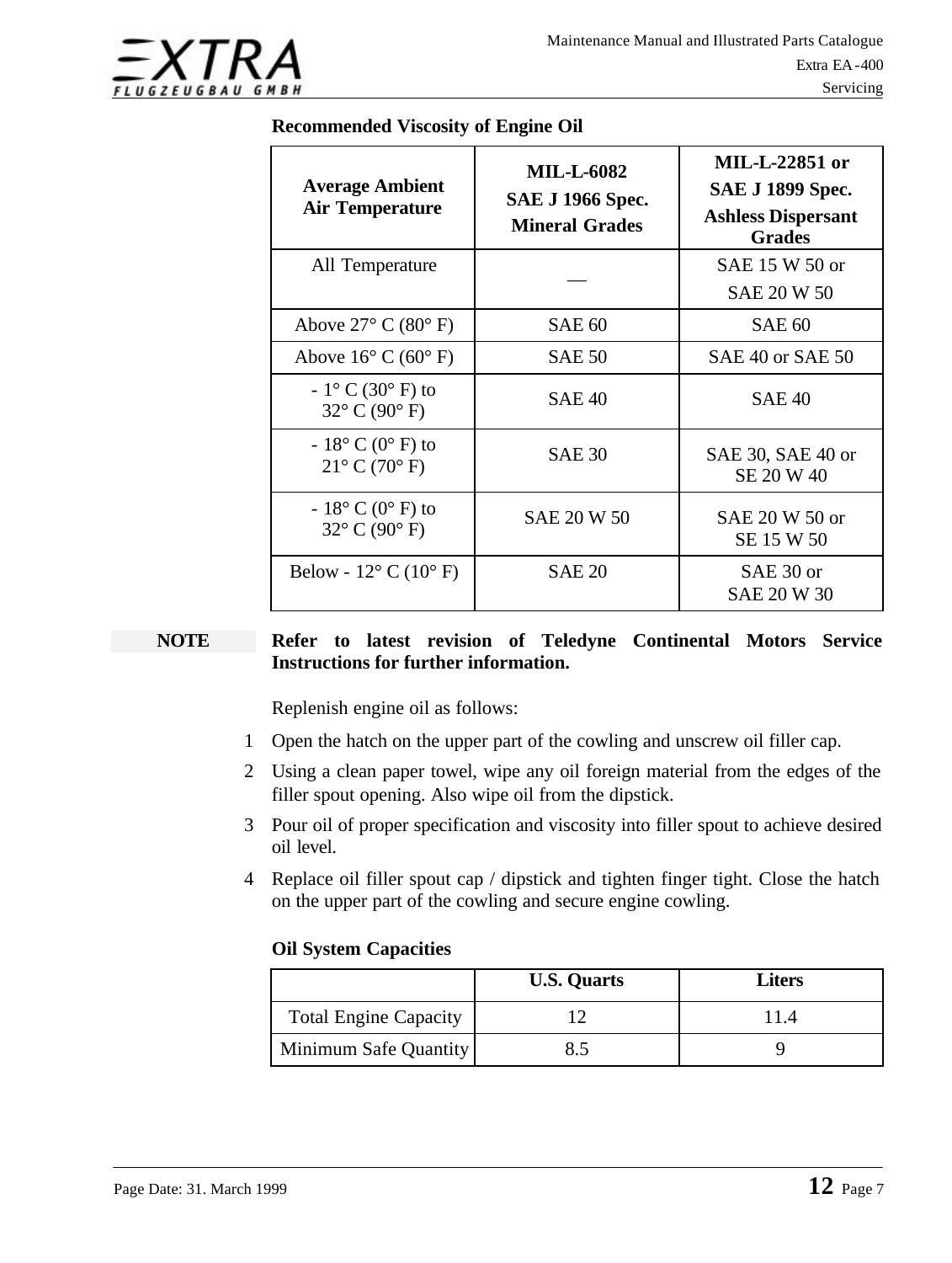

### **12-10-05 Oil Change**

The engine oil must be changed after 25 hours of operation. It should be refilled in accordance with Section "12-10-04Engine Oil Replenishing".

At the time of each oil change the engine oil screen at the engine should be removed, cleaned, and inspected for metal particles.

Change engine oil as follows:

- 1 Remove lower cowling of the aircraft (see Chapter 71-10-02).
- 2 Cut and remove the safety wire securing the oil drain plug.
- 3 Place funnel and hose under oil drain plug to let draining oil bypass the cooler air outlet box.
- 4 Place a suitable container under the oil drain resp. hose.
- 5 Unscrew engine oil drain plug and allow the oil to drain thoroughly. Discard gasket.
- 6 Using a clean rag or paper towel, clean drain plug and area on engine around oil drain.
- 7 Reinstall drain plug with new gasket, torque and safety wire.
- 8 Remove, clean, inspect and reinstall engine oil strainers in accordance with *TCM Operating and Maintenance Instructions* (OMI - 15).
- 9 Replenish engine oil as per Chapter 12-10-04.
- 10 Reinstall and secure lower cowling.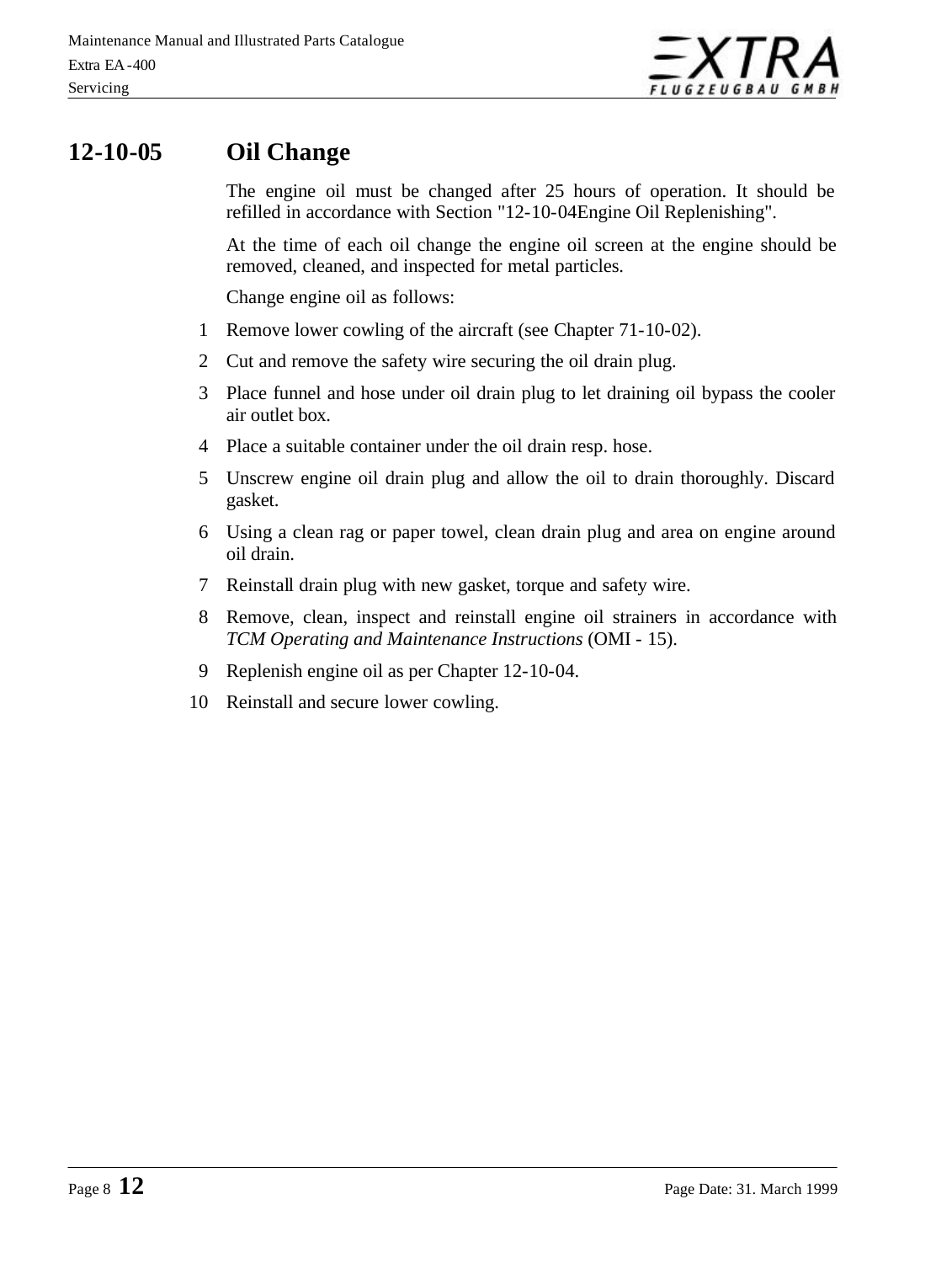

### **12-10-06 Coolant Change**

- **WARNING Do not remove filler cap with a hot pressurized system. Spilling hot coolant can cause severe burns.**
- **CAUTION Allow engine to cool down before servicing. Engine damage may result from filling cold coolant into a hot system.**
- **CAUTION Refill coolant tank slowly to prevent overflow and to allow air to escape from the tank.**

The coolant tank with filler cap as highest part of the system is mounted at the rear upper left of the engine compartment. Coolant quantity can be checked by a looking glass on the tank.

| Coolant type:             | 60/40 mixture by volume of ethylene glycol /<br>distilled water                      |
|---------------------------|--------------------------------------------------------------------------------------|
| Coolant approved for use: | Texaco Havoline Antifreeze Coolant (AFC /<br>previous ETX $6024$ ); TCM P/N $653125$ |
| Coolant tank capacity:    | 5.15 liters (1.4 US Gallons)                                                         |
| Total system capacity:    | 9.5 liters (2.5 US Gallons)                                                          |

- 1 Drain coolant. Open the filler cap on top of the coolant tank, place a bucket under the radiator front side and open the drain plug at the lower RH front side of the radiator.
- 2 When servicing the coolant system, the system must be purged of air according to the corresponding instructions in *TCM Operation and Maintenance Instructions* (Form OMI-15).

#### **CAUTION After refilling, do not forget to reinstall the filler cap !**

### **12-10-07 Replenishment of Brake Fluid**

In order to assure proper brake action, it is necessary to have positive transfer of hydraulic pressure through the system. Any air trapped in the system must be removed.

The brake fluid reservoir is installed at the right side of the firewall.

Follow the procedure described below using a bleed tank:

- 1 Remove engine cowlings.
- 2 Remove fluid reservoir filler plug and screw a clear plastic hose with appropriate fitting into the filler hole at the top of the fluid reservoir.
- 3 Remove bleeder fitting cap of the wheel brake assembly.
- 4 Assure that the bleeding equipment to be used is absolutely clean and is filled with brake fluid that conforms to Specification MIL-H-5606, (refer to Chapter 05-20 Lubrication Charts) and is uncontaminated.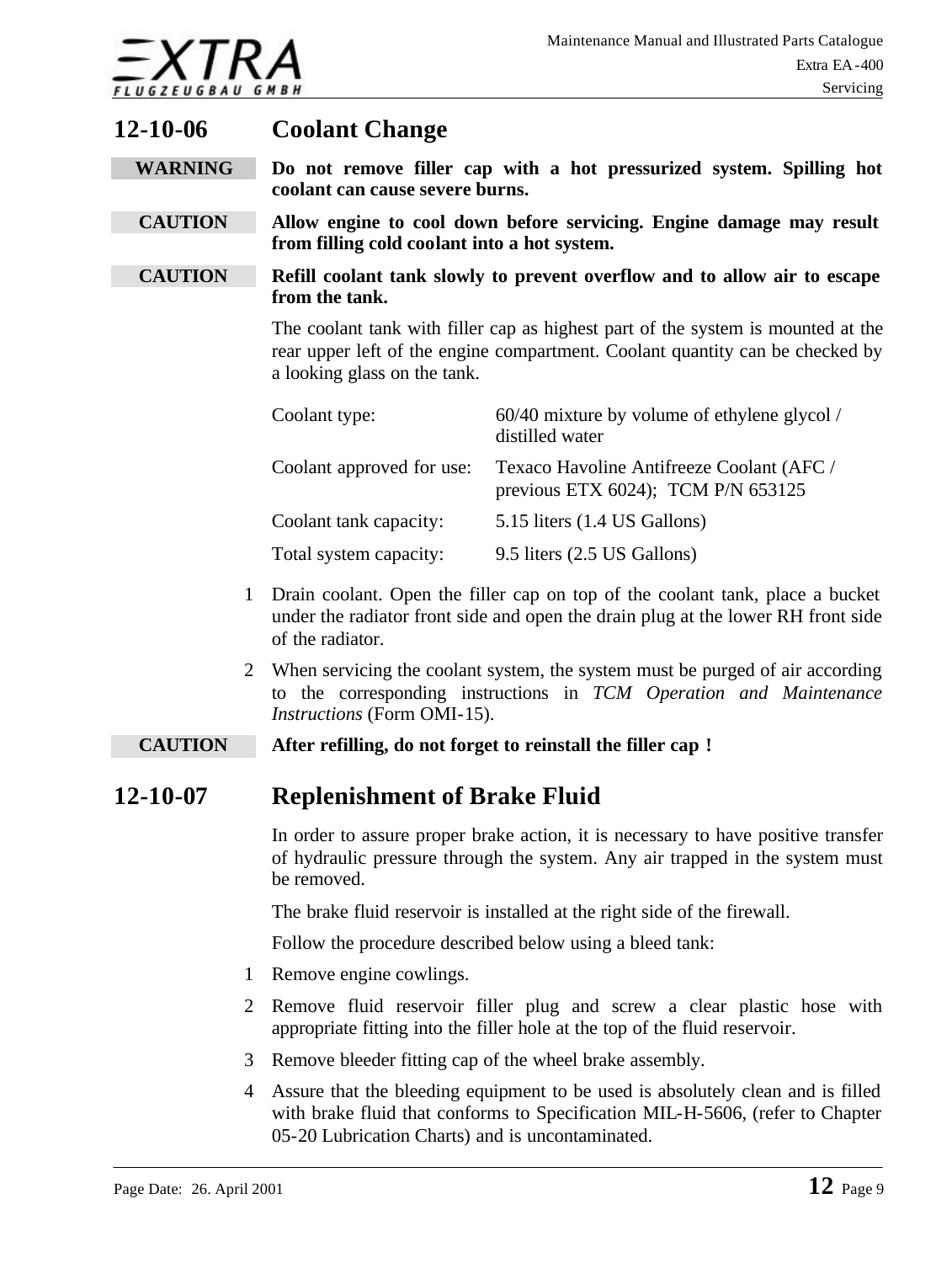

- 5 Maintain an adequate supply of fluid during the entire operation. A low fluid supply will allow air to be drawn into the system.
- 6 Ensure master cylinders are in neutral position.
- 7 Attach the connector hose to the bleeder fitting.
- 8 Turn the bleeder fitting 1/2 rotation to the left for opening.
- 9 Slowly pump clean hydraulic fluid in the system. Bleeding should continue until no more air bubbles are expelled from the system (observe the immersed end of the clear hose), and a firm brake pedal is obtained (fill each side of the system with min. 0.33 ltr (0.1 U.S Gallons) for complete change).
- 10 Fill the fluid reservoir up to full reservoir capacity.
- 11 Reinstall fluid reservoir filler plug.
- 12 Close bleeder fitting.
- 13 Disconnect the connector hose.
- 14 Reinstall bleeder fitting cap.
- 15 Check the brake operation.

### **12-10-08 Tire Inflation**

Required tire pressure:

Main wheels: 5.7 bar (83 psi)

Nose wheel: 3.5 bar (51 psi)

When inflating tires, regulated air pressure through valve sems has to be used.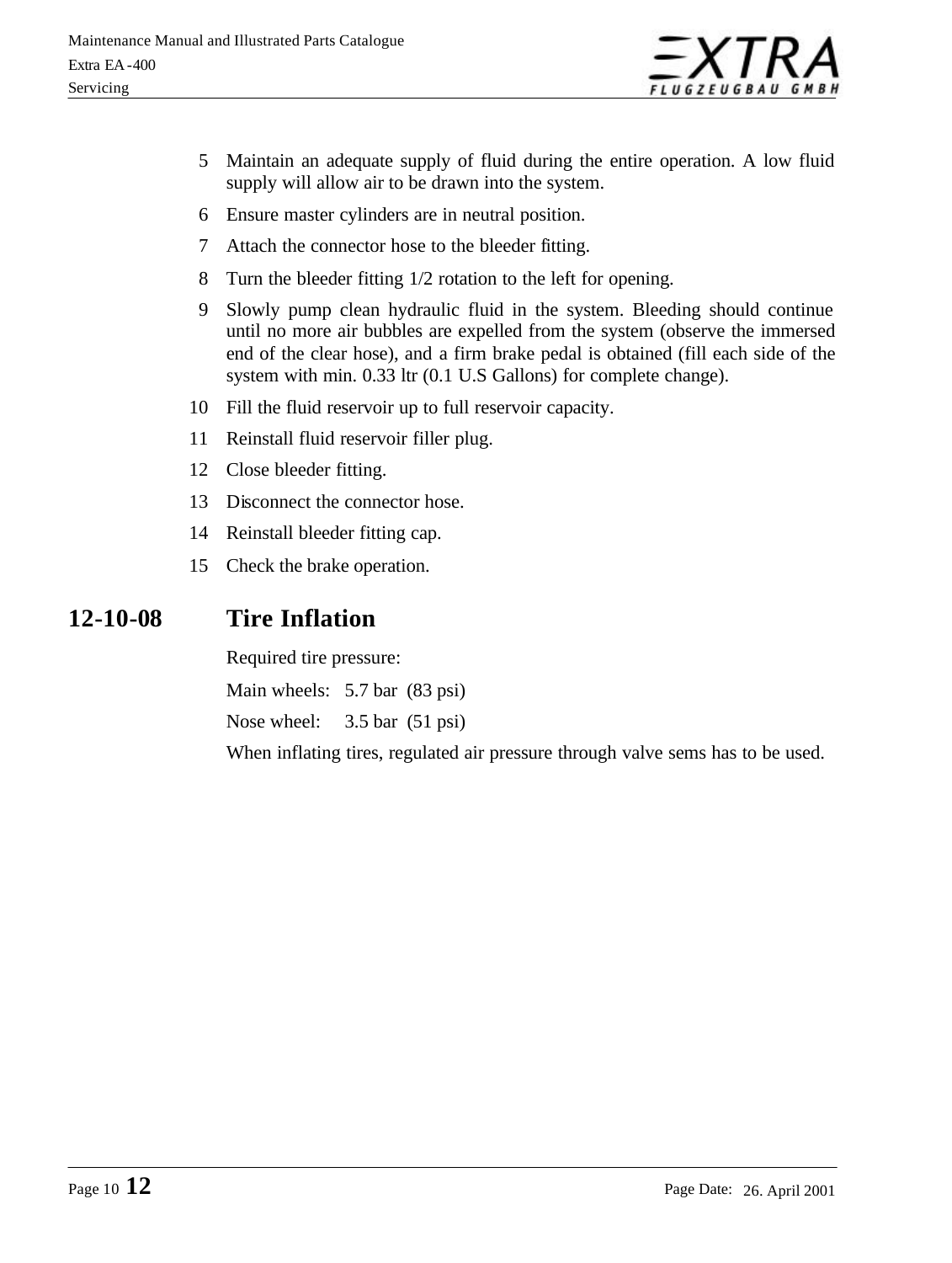

### **12-11-00 MAIN GEAR**

### **12-11-01 Shock Absorber**

### **Oil Draining / Refilling**

| <b>Warning</b> | High-pressure oil-jet damages eyes and limbs!                                                                       |                                               |  |
|----------------|---------------------------------------------------------------------------------------------------------------------|-----------------------------------------------|--|
|                | The shock absorber is under high pressure (827 psi /57 bar).<br>Expand the nitrogen gas-pressure before disassembly |                                               |  |
|                | <b>Detail Steps/Work Items</b>                                                                                      | <b>Key Items</b>                              |  |
| 1              | Remove the filling nipple - cover                                                                                   | 5                                             |  |
| $\overline{2}$ | Push the insert of the filling nipple to<br>expand the nitrogen inflation                                           |                                               |  |
| 3              | Remove the plug and O-ring from outer<br>cylinder                                                                   |                                               |  |
| 4              | Drain the hydraulic fluid completely in a<br>sump                                                                   |                                               |  |
| 5              | Replace O-rings and scraper ring                                                                                    | Chapter 32-10                                 |  |
| 6              | Refill hydraulic fluid into the cylinder                                                                            | Use only MIL-H-5606<br>Hydraulic Fluid        |  |
|                |                                                                                                                     | 25.6 cu in $/420$ cm <sup>3</sup>             |  |
| 7              | Replace the O-ring on the plug                                                                                      |                                               |  |
| 8              | Screw the plug in the outer cylinder                                                                                |                                               |  |
| 9              | Lock the plug by a safety wire                                                                                      |                                               |  |
| 10             | Connect a nitrogen charging apparatus at<br>the filling nipple                                                      |                                               |  |
| 11             | Refill nitrogen                                                                                                     | Till inflation pressure 57.0 bar /<br>827 psi |  |
| 12             | Recover the cover-filling nipple                                                                                    |                                               |  |

### **12-11-02 Actuators**

### **Interlocking Actuator**

Check new interlocking actuator after replacing for length:

| Retracted | 578 mm                      | (22.76") |
|-----------|-----------------------------|----------|
| Extended  | $1008 \text{ mm}$ (39.69 ") |          |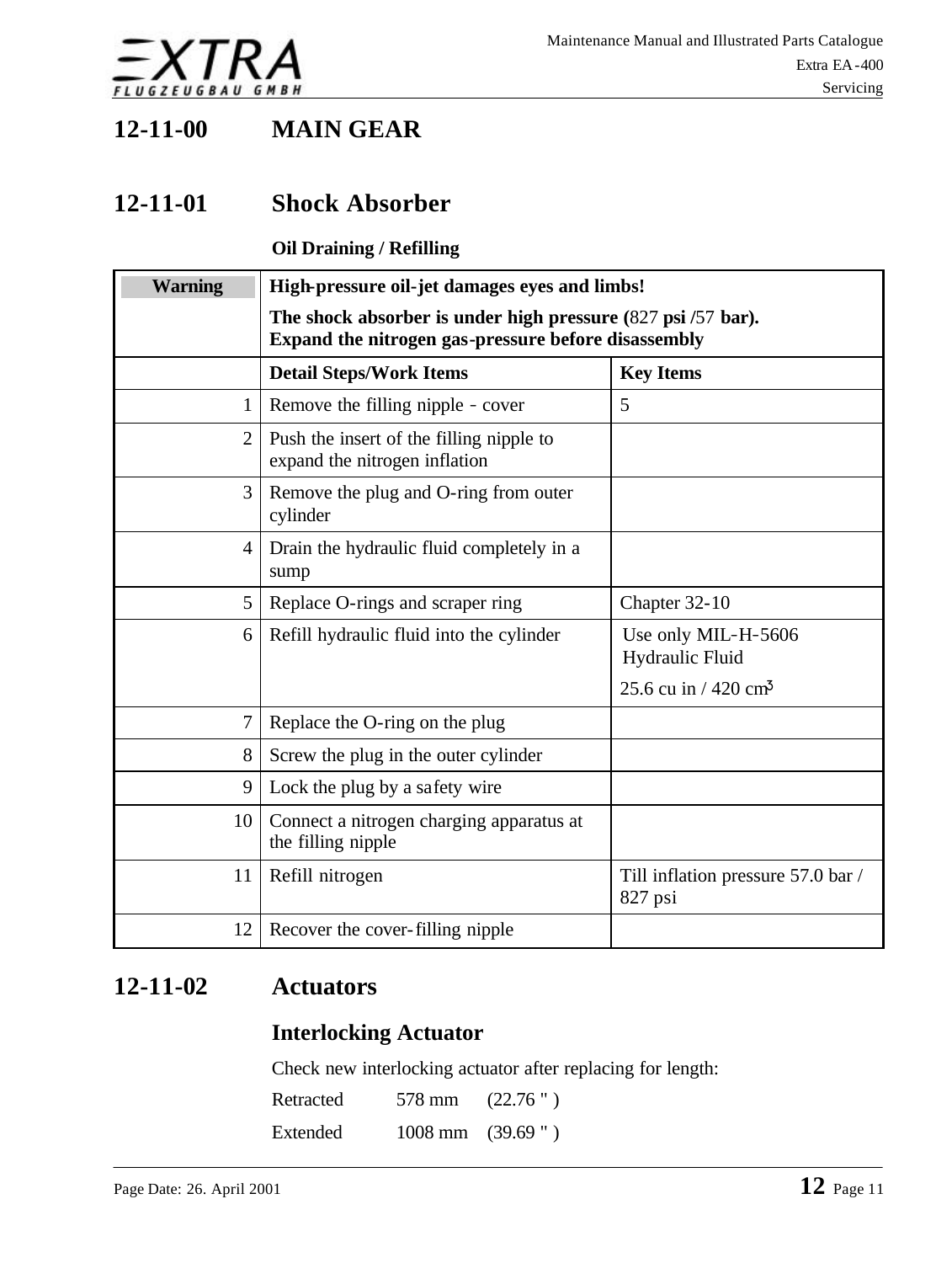

### **12-20-00 SCHEDULED SERVICING**

### **12-20-01 Exterior Cleaning**

The painted surfaces of the aircraft have a long lasting, all-weather finish and should require no buffing or rubbing out in normal conditions. However, it is desirable to wash and polish it to preserve the outstanding exterior. Cleaning is best accomplished with cool water, mixed with a mild aircraft detergent, if required.

#### **CAUTION Do not use so called "mild" household detergents to wash aircraft exterior. Such detergents may damage finish and corrode aluminum components.**

In order to remove especially heavy dirt from the wing leading edges due to insect splatter and the like, it is good practice to undertake cleaning immediately after the flight, since deposits of this kind are more difficult to remove when dry. All lubricated components are to be covered before cleaning.

Roughly twice a year, the complete surface should be treated with a nonsilicone car polish and repolished to high gloss. But do not apply wax or use pre-wax cleaners during initial paint curing period. Use only mild aircraft detergent and cool water when washing exterior during the first 90 days after repainting.

#### **CAUTION Never use cleaning agents containing silicone!**

In order to maintain good visibility at all times, the canopy Plexiglas should be given good care and kept clean at all times. Techniques and materials used to clean glass should be avoided since Plexiglas is softer than glass and subject to damage by solvents and abrasive glass cleaning agents.

Therefore it should be paid particular attention to using ample water applied with clean sponges and leather, otherwise even the smallest dust particles will tend to scratch the glazing.

#### **CAUTION Never polish Plexiglass dry!**

Dull or scratched canopy sections can be returned to their transparent state by treating with especially formulated plexiglass cleaning agents.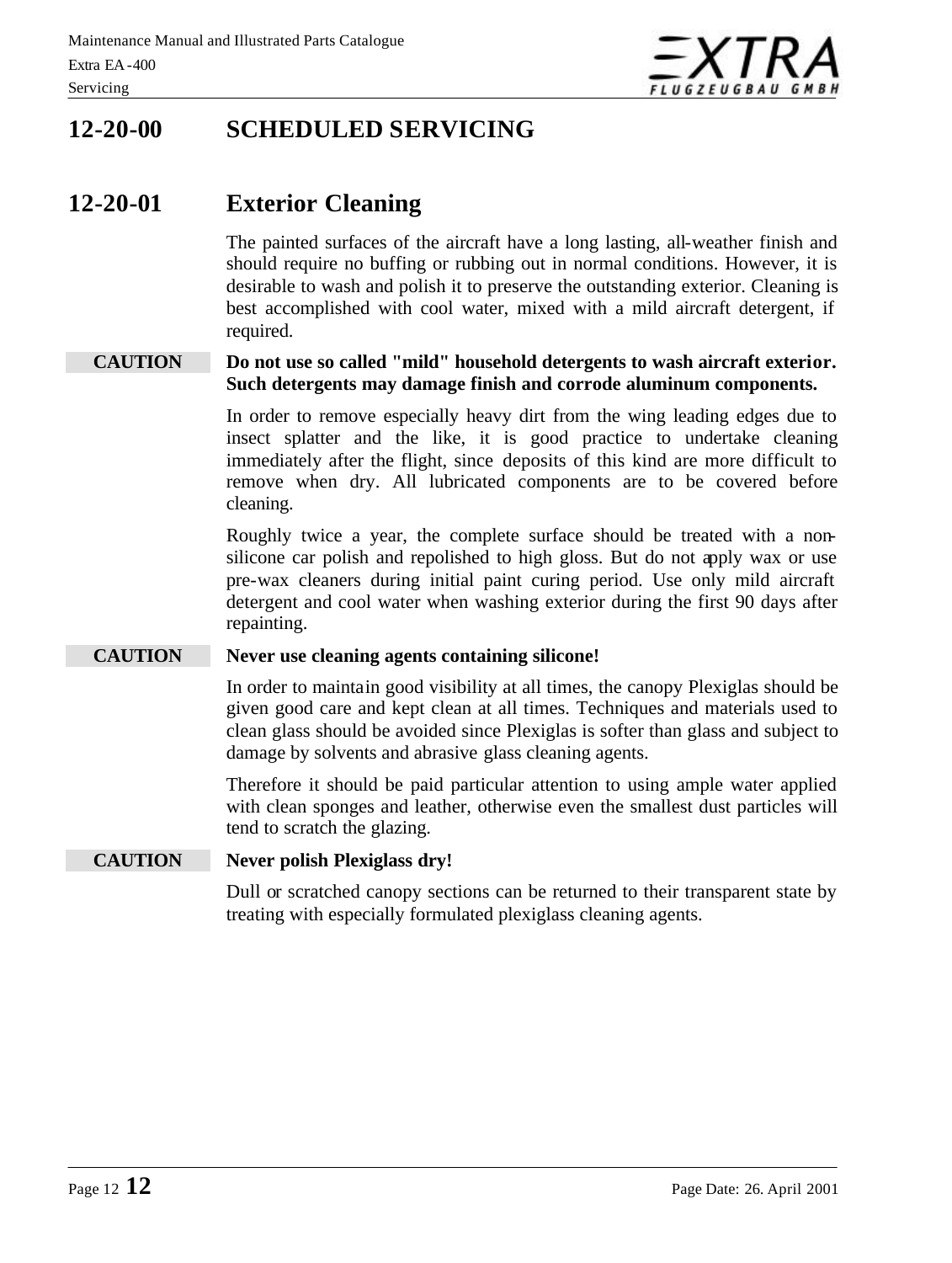

### **12-20-02 Interior Cleaning**

Prior to the first acrobatic flight of the day it is recommended to clean the interior with a vacuum cleaner to remove dust and loose dirt. If liquid is spilled on the cockpit floor, blot it up promptly with cleansing tissue or rags. Continue blotting until no more liquid is taken up.

**CAUTION Never use gasoline, benzine, alcohol, acetone, carbon tetrachloride, fire extinguisher fluid, anti-ice fluid, lacquer thinner, or glass cleaner to clean the canopy. These materials will damage the canopy and may cause severe crazing.**

### **12-20-03 Engine Cleaning**

Accumulation of dirt and oil within the engine compartment creates a fire hazard and hampers inspection. All cleaning operations have to be performed in well ventilated work areas, and it has to be ensured that adequate firefighting and safety equipment is available.

The engine is to be cleaned as follows:

- 1 After running, allow the engine to cool before cleaning.
- **CAUTION The magnetos, alternator, starter, the air inlets and the engine cowling (the inside of the engine cowling is covered with water soluble fire protection paint) must be protected against cleaning agents.**
	- 2 Wash down engine compartment using a nonflammable engine cleaning agent.
	- 3 Thoroughly rinse with clean, warm water to remove all traces of cleaning agents.
	- 4 It is very important not to start the engine before the cleaning agent has been completely removed or has evaporated.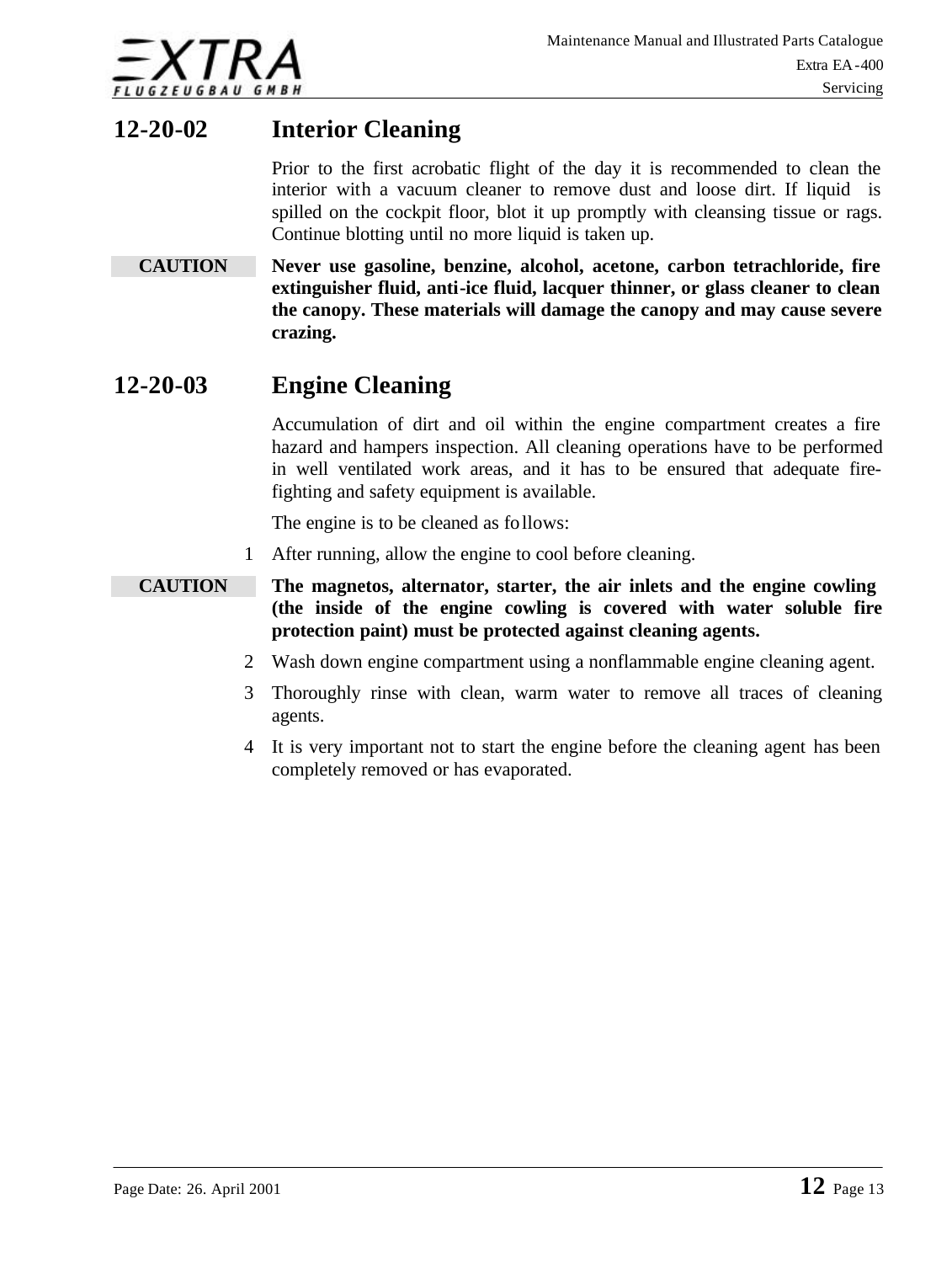

| <b>Interval</b>  | <b>Item</b>                                                                                               | Location                                                                             | Lubricant                                                                                                                                                        |
|------------------|-----------------------------------------------------------------------------------------------------------|--------------------------------------------------------------------------------------|------------------------------------------------------------------------------------------------------------------------------------------------------------------|
| <b>Caution</b>   | Do not lubricate TEFLON coated bearings and rod ends                                                      |                                                                                      |                                                                                                                                                                  |
|                  | <b>Engine Compartment</b>                                                                                 |                                                                                      |                                                                                                                                                                  |
| 100 <sub>h</sub> | <b>Waste Gate Butterfly</b><br>Valve                                                                      | Rear bottom of engine                                                                | Mouse Milk penetrating oil,<br>produced by:<br>Worldwide Filter<br>689 Abram Court<br>San Leandro, CA 94577<br>Phone (415) 483 5122;<br>specified by Airesearch. |
| 100 <sub>h</sub> | <b>Engine Controls</b><br>(Throttle, Mixer, Prop.)<br>Rod Ends and Bearings                               | Engine compartment                                                                   | <b>TEFLON Spray</b>                                                                                                                                              |
| 100 <sub>h</sub> | <b>Engine Accessories</b><br>(Cabin Cooler, Alternate<br>Air, Cabin Pressure)<br><b>Bowden Cable Ends</b> | Engine compartment                                                                   | <b>WD40</b>                                                                                                                                                      |
|                  | <b>Controls</b>                                                                                           |                                                                                      |                                                                                                                                                                  |
| 100 <sub>h</sub> | <b>Control Shafts</b>                                                                                     | <b>Below Instrument Panel</b>                                                        | <b>Aeroshell Grease 22c</b>                                                                                                                                      |
| 100 <sub>h</sub> | Cable Chain Coupling<br>(between Control<br>Wheels)                                                       | <b>Below Instrument Panel</b><br>close to the firewall                               | Aeroshell Grease 22c                                                                                                                                             |
| 100 <sub>h</sub> | <b>Chain Interconnection</b><br>(Aileron/Rudder)                                                          | <b>Below Instrument Panel</b><br>close to the firewall                               | <b>Aeroshell Grease 22c</b>                                                                                                                                      |
| 100 <sub>h</sub> | <b>Pedal Bearings</b>                                                                                     | <b>Below Instrument Panel</b>                                                        | <b>WD40</b>                                                                                                                                                      |
| 100 <sub>h</sub> | <b>Control Cable Bolt</b><br>Attachments                                                                  | Pedal Torque Tube and<br><b>Controls/Control Surfaces</b><br>and Nose Wheel Steering | <b>Aeroshell Grease 22c</b>                                                                                                                                      |
| 100 <sub>h</sub> | <b>Pressure Dome Control</b><br>Cable Bushing                                                             | <b>Cabin Pressure Dome</b>                                                           | MIL-G-21164<br><b>Aeroshell Grease 17</b>                                                                                                                        |
| 100 <sub>h</sub> | Trim Tab Hinge                                                                                            | Elevator                                                                             | <b>WD40</b>                                                                                                                                                      |
| 100 <sub>h</sub> | Trim Servo Chain                                                                                          | <b>Tail Cone</b>                                                                     | MIL-G-3278 or<br>MIL-G-23827<br><b>Aeroshell Grease 7</b>                                                                                                        |
| 100 <sub>h</sub> | Wing Flap Tracks                                                                                          | Wing                                                                                 | Aeroshell Grease 22c                                                                                                                                             |

### **12-20-04 Lubrication Chart**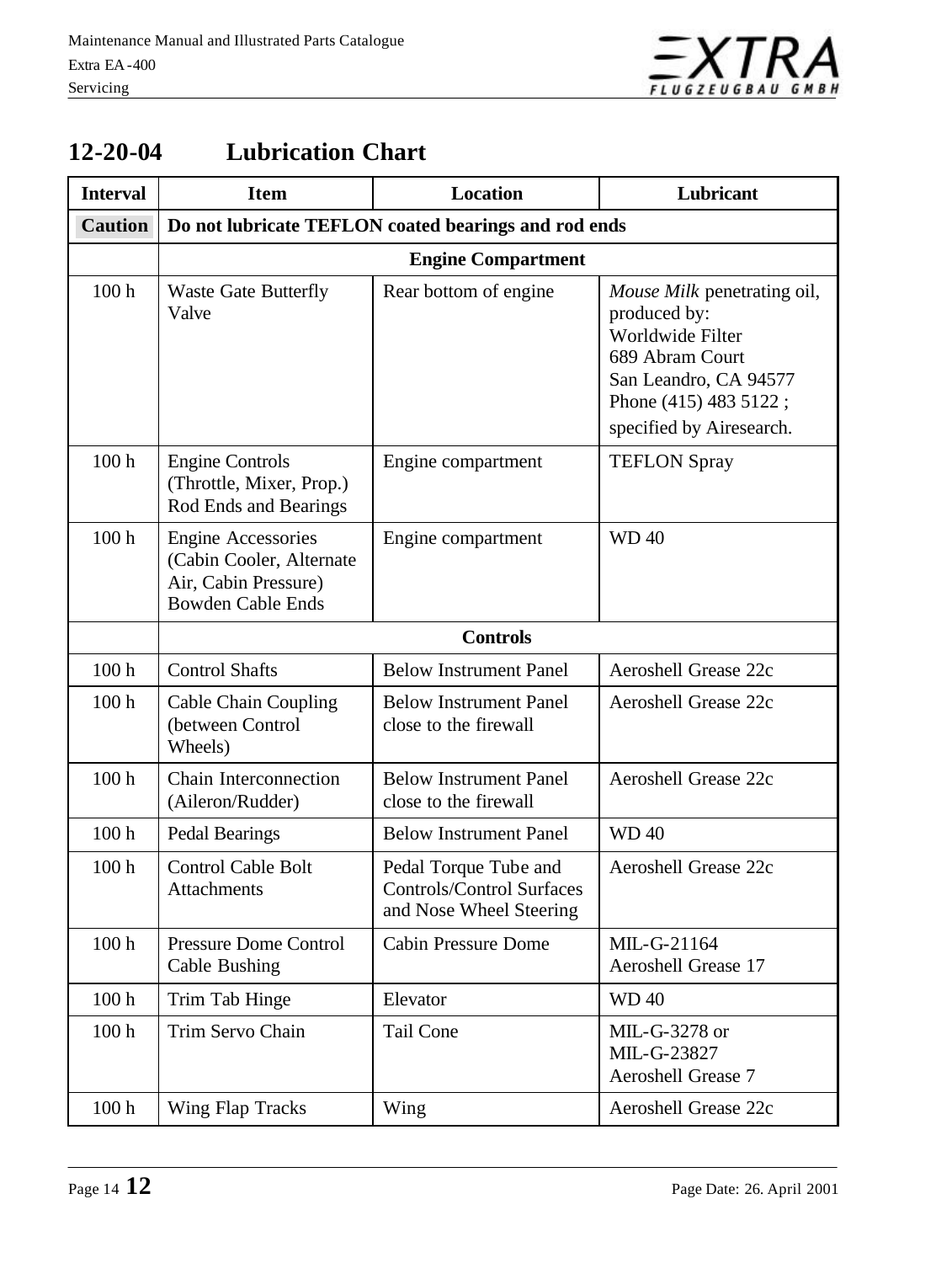

| <b>Interval</b>       | <b>Item</b>                                                     | <b>Location</b>             | Lubricant                   |
|-----------------------|-----------------------------------------------------------------|-----------------------------|-----------------------------|
| 2000 h                | Front and rear Track<br>Rollers at middle Flap<br><b>Tracks</b> | Wing                        | <b>Aeroshell Grease 22c</b> |
| 2000 h                | Rear Track Rollers at<br>inner Flap Tracks                      | Wing                        | <b>Aeroshell Grease 22c</b> |
| 100 <sub>h</sub>      | <b>Wing Flap Spindles</b>                                       | Wing                        | <b>Aeroshell Grease 22c</b> |
|                       | <b>Engine Controls</b>                                          |                             |                             |
| 100 <sub>h</sub>      | <b>Bowden Cable Bolt</b><br><b>Attachments</b>                  | <b>Middle Console</b>       | <b>TEFLON Spray</b>         |
|                       | <b>Landing Gear</b>                                             |                             |                             |
| 100h                  | Main Gear Doors Hinges                                          | RH and LH Main Gear         | <b>WD40</b>                 |
| 100 <sub>h</sub>      | Nose Gear Doors Hinges                                          | Nose Gear                   | <b>WD40</b>                 |
| 50 <sub>h</sub>       | Nose Gear Steering Arm<br>Guide                                 | <b>Nose Gear</b>            | <b>Aeroshell Grease 22c</b> |
| 50 <sub>h</sub>       | Bearings with<br><b>Lubrication Nipple</b>                      | Nose and Main Gear          | <b>Aeroshell Grease 17</b>  |
|                       | <b>Wheels and Brakes</b>                                        |                             |                             |
| $100h$ or<br>annually | <b>Wheel Bearings</b>                                           | Main Gear                   | <b>Aeroshell Grease 22c</b> |
| 100 <sub>h</sub>      | <b>Brake Guide Pins</b>                                         | <b>Brakes</b>               | Silicone-base Lubricant     |
|                       | <b>Doors</b>                                                    |                             |                             |
| 100 <sub>h</sub>      | <b>Upper and Lower Door</b><br>Hinges                           | <b>Upper and Lower Door</b> | <b>WD40</b>                 |
| 100 <sub>h</sub>      | <b>Locking Mechanism</b>                                        | <b>Upper and Lower Door</b> | <b>Aeroshell Grease 22c</b> |
| 100 <sub>h</sub>      | <b>Locking Pivots</b>                                           | <b>Upper and Lower Door</b> | <b>Aeroshell Grease 22c</b> |
| 100 <sub>h</sub>      | Rod Ends of Telescopic<br>Lift Cylinder                         | <b>Upper Door</b>           | <b>WD40</b>                 |